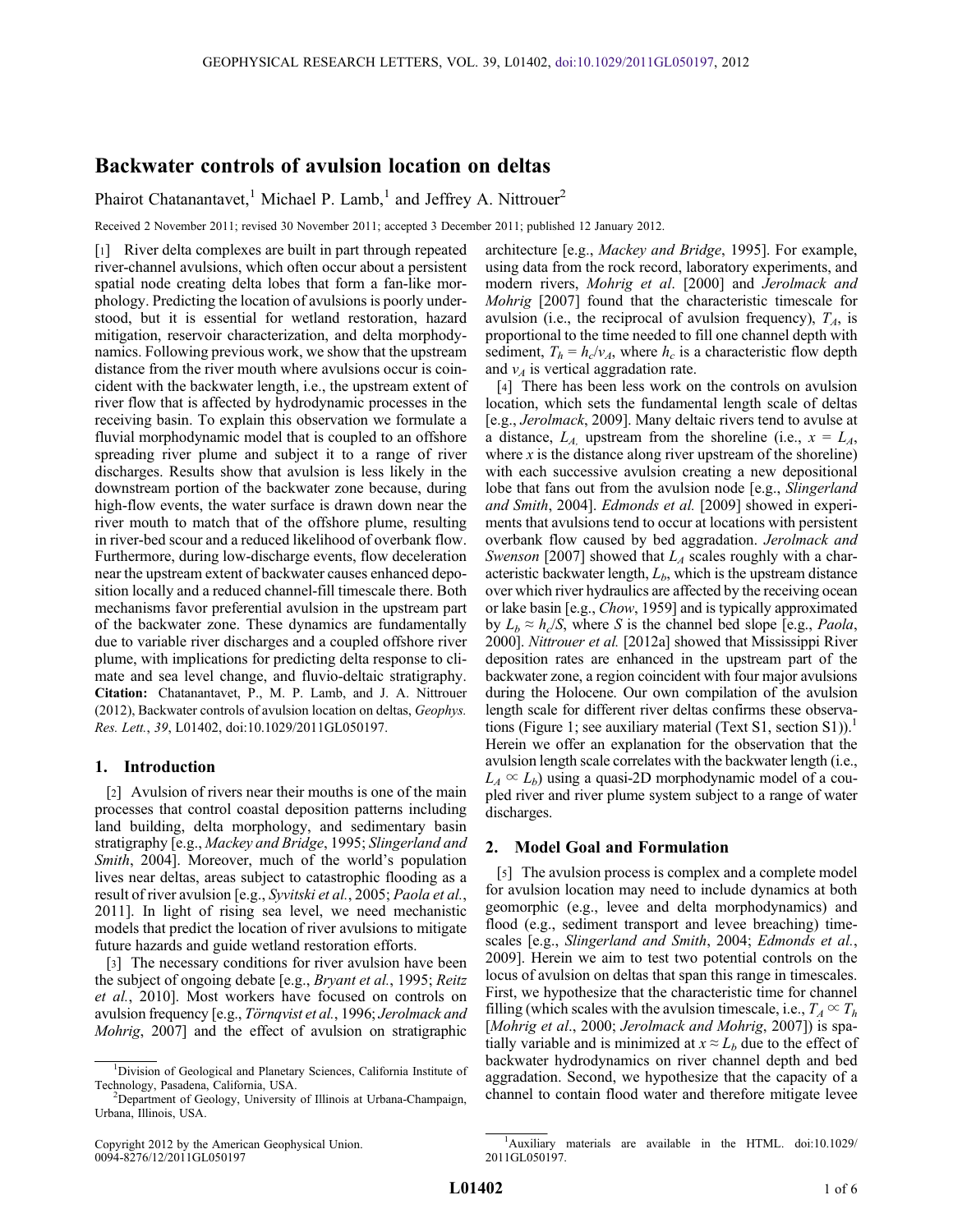

**Figure 1.** (a–c) Aerial photos showing an avulsion length  $(L_A)$  for three deltaic rivers. (d) Backwater length scale,  $L_b$ , versus the measured avulsion length scale,  $L_A$ , for nine deltaic rivers.

breaks is spatially variable and increases near the river mouth due to drawdown of the river water surface to match the water depth in the receiving basin [e.g., Lane, 1957]. We quantify the second effect using the water depth during a flood event, *h*, normalized by the normal-flow water depth (i.e., the depth upstream of the backwater zone) for a 2-year recurrence interval flood event,  $h_c$ .

[6] To test our hypotheses quantitatively, we formulate a mechanistic model for a coupled river and river plume. Most previous models for fluvio-deltaic evolution neglect backwater dynamics either by assuming uniform flow [e.g., Flemings and Jordan, 1989; Swenson et al., 2005] or a single characteristic river discharge [e.g., Parker et al., 2008], which prevents the backwater zone from being dynamic [*Lamb et al.*, 2012]. Herein, we solve the 1-D non-uniform shallow-water flow equations for conservation of fluid mass and momentum [Chow, 1959] (auxiliary material (Text S1, section S2)). We treat the offshore plume as a depthaveraged, steady, homopycnal current, where momentum is balanced in 1-D between a hydrostatic pressure gradient and drag along the bed. We neglect drag and entrainment along the lateral margins of the plume and represent lateral spreading of the plume geometrically by assigning a set spreading angle of 5.7° beyond the shoreline  $(x < 0)$ , consistent with theory, experiments, and field observations of planar turbulent jets [e.g., Wright and Coleman, 1971; Rajaratnam, 1976; Rowland et al., 2010]. Lamb et al. [2012] found that backwater dynamics are insensitive to plume spreading for spreading angles greater than  $\sim$ 1°, which is sufficient to render the water-surface elevation at the river mouth relatively insensitive to changes in river discharge as compared to farther upstream. Our model couples these hydrodynamic equations with a semi-empirical transport formula for bed-material load transport and sediment mass

conservation that accounts for bed aggradation and degradation (auxiliary material (Text S1, section S2)).

[7] Our goal is to model backwater effects on avulsion over geomorphic timescales as generically as possible, which necessarily neglects the full complexity of a given river (e.g., meandering, overbank flow and bifurcations). Nonetheless, to explore the model results it is useful to use input parameters that scale roughly after a natural river. Here the lower Mississippi River, USA, (auxiliary material, Text S1). is used because it is a large lowland river where backwater and sediment dynamics have been investigated [e.g., Lane, 1957; Karadogan et al., 2009; Nittrouer et al., 2011]. Model simulations were focused on the lower 700 km of the Mississippi River because this incorporates the backwater zone ( $x < \sim 500$  km) and a comparative region upstream; however, we neglect tributaries and distributaries for simplicity. Model simulations were run for 1500 years, which is the approximate characteristic timescale for avulsion on the Mississippi Delta [e.g., Coleman, 1988].

[8] Three model simulations are presented. For the first case we show results for a constant inflow discharge, a common assumption in fluvial morphodynamic models [e.g., Paola et al., 1992], which does not produce a strong preferential avulsion zone. Second, we show how variable flood discharges force a dynamic backwater zone and may control the avulsion length scale over flood and geomorphic timescales. Third, we show how relative sea-level rise affects the preferential zone for avulsion.

#### 3. Results

[9] For the case of constant river discharge, we set  $Q_w$  =  $2.9 \text{ x}$   $10^4$  m<sup>3</sup>/s, which has a 2-year peak-annual-flood recurrence on the Mississippi River and allow the channel to evolve for 1500 yrs. We define the characteristic channel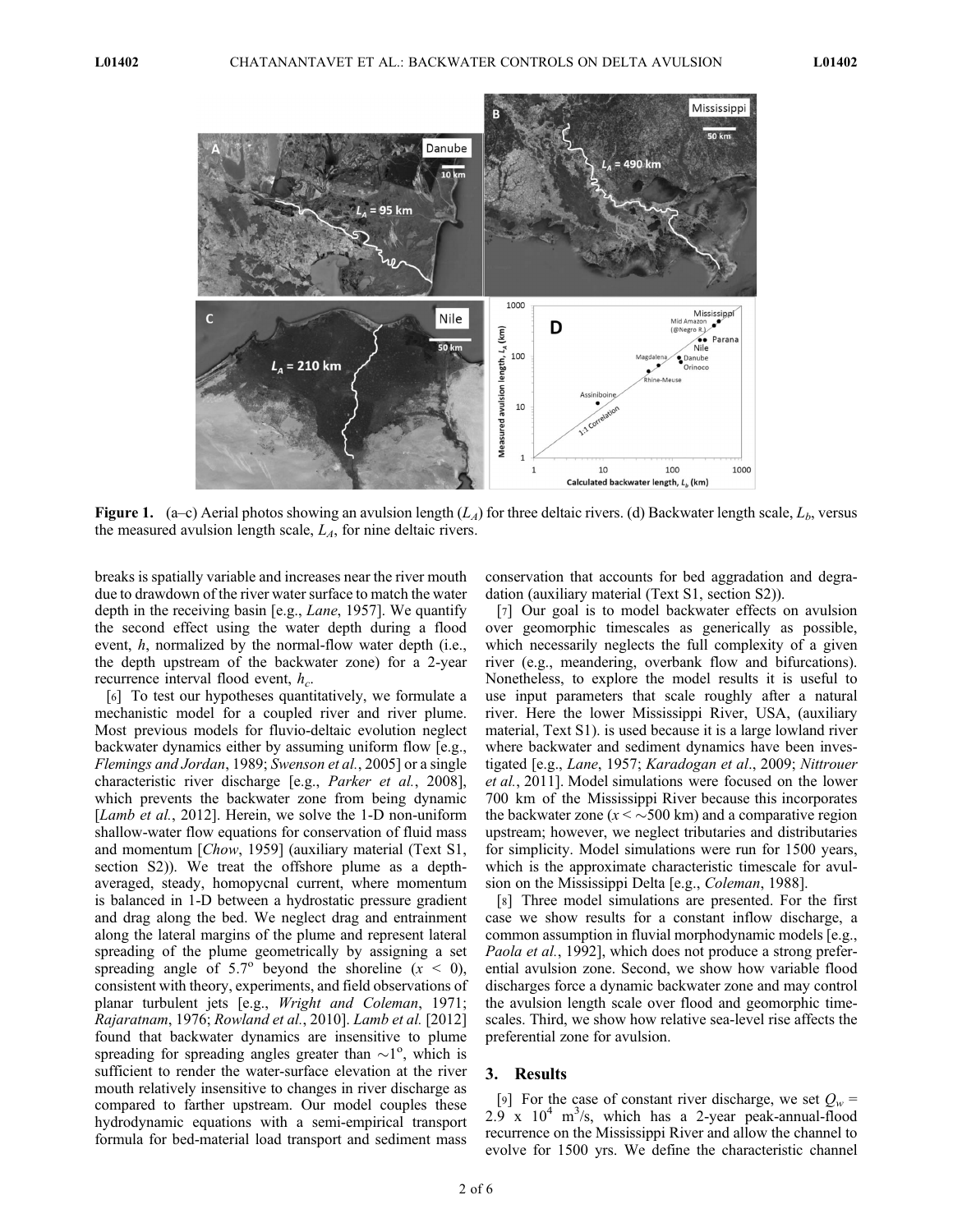depth  $(h_c)$  as the normal flow depth for  $Q_w = 2.9 \times 10^4 \text{ m}^3/\text{s}$ at  $x = 700$  km (i.e., far upstream of backwater effects). Model simulations show the expected result that spatial patterns of erosion and deposition shape channel morphology toward a graded state, where deposition occurs only in response to delta progradation [e.g., Muto and Swenson, 2006] (Figure 2a). The water depth in the channel is approximately uniform thereby creating a nearly equal likelihood of levee breaching everywhere (Figure 3a). Likewise, the time to aggrade one channel depth,  $T<sub>h</sub>$ , gradually decreases downstream and shows no preferential avulsion location at  $x \approx L_b$ (Figure 3b). For this case, the offshore plume has little effect on fluvial morphodynamics, except at the river mouth where spreading forces deposition (Figure 2a).



[10] To explore the effect of variable discharges, we linearly divided the last 88 years of observed daily discharge on the lower Mississippi River (Tarbert Landing, MS; U.S. Army Corps of Engineers) into six bins (Figure 2b and auxiliary material (Text S1, section S2)). In the simulation, a complete cycle of these six discharge events was run (from lowest to highest discharge) for a period of 30 years, which corresponds to the peak-annual-flood recurrence interval of the largest flood event considered ( $Q_w = 3.9 \times 10^4$  m<sup>3</sup>/s). This cycle was repeated to reach  $T_A = 1500$  years of total run time. A sensitivity analysis revealed using the six discharge bins was sufficient to capture the model dynamics (i.e., further sub-divisions did not significantly change model results) and that model results are insensitive to the order in which the discharge-events occur.

[11] In contrast to the case of steady discharge, variable discharge combined with the spreading offshore river plume results in distinctly different model results. Even after 1500 years the model predicts a backwater zone for low discharges that extends from the shoreline to  $\sim$ 400 km upstream (Figure 2a). The backwater zone shows a characteristic downstream increase in water depth because the water depth at the shoreline is greater than the normal flow depth (i.e., M1 profile; [Chow, 1959]). This creates a zone of spatial deceleration and deposition (Figures 2b and 2c). For  $Q_w < 2 \times 10^4$  m<sup>3</sup>/s, as discharge is increased the maximum rate in deposition rate shifts downstream and increases in magnitude. Because the river plume is allowed to spread, the water surface elevation for  $x \leq 0$  is relatively insensitive to discharge as compared to farther upstream [e.g., *Lane*, 1957] and is very near sea level, consistent with stage-height measurements that show  $\leq 1$  m variation near  $x = 0$  [e.g., Karadogan et al., 2009]. For high discharges ( $Q_w > 3$  x  $10^4$  m<sup>3</sup>/s), this results in a water depth at the shoreline that is smaller than the normal-flow depth, which creates a drawdown zone characterized by spatial acceleration and scour [*Lamb et al.*, 2012] (Figure 2). For the high discharge events, deposition only occurs for  $x < 0$  where plume spreading

Figure 2. (a) Modeled bed and water surface elevation for the case of the lower Mississippi River with  $\sigma = 0$ . Results are shown for a variable-discharge model including the bed topography at four times during the model run ( $t = 0$ , 300, 900, and 1500 years) and the water surface topography for the minimum and maximum discharges at  $t = 1500$  years. Also shown are bed and water surface results for a model run with a constant water discharge of  $Q_w = 2.9 \times 10^4 \text{ m}^3/\text{s}$ after  $t = 1500$  years. (b) Modeled deposition rates for the variable discharge model. Negative values indicate erosion. The variable discharge model consists of six discharge events that were run for a set fraction  $(f)$  of a 30-year period, equivalent to model run time of  $t = 600$  to 630 years in Figure 2a, corresponding to their frequency of occurrence observed for the Mississippi River. The complete 30-year cycle was repeated during the model run shown in Figure 2a. (c) Cumulative deposition amount for the six discharge events in Figure 2b which shows the progressive state of the bed following each successive flow event that were run in order from low to high discharge. The cumulative deposition amount is always positive because deposition during low discharge events (which were run first) more than compensates for erosion during high discharge events.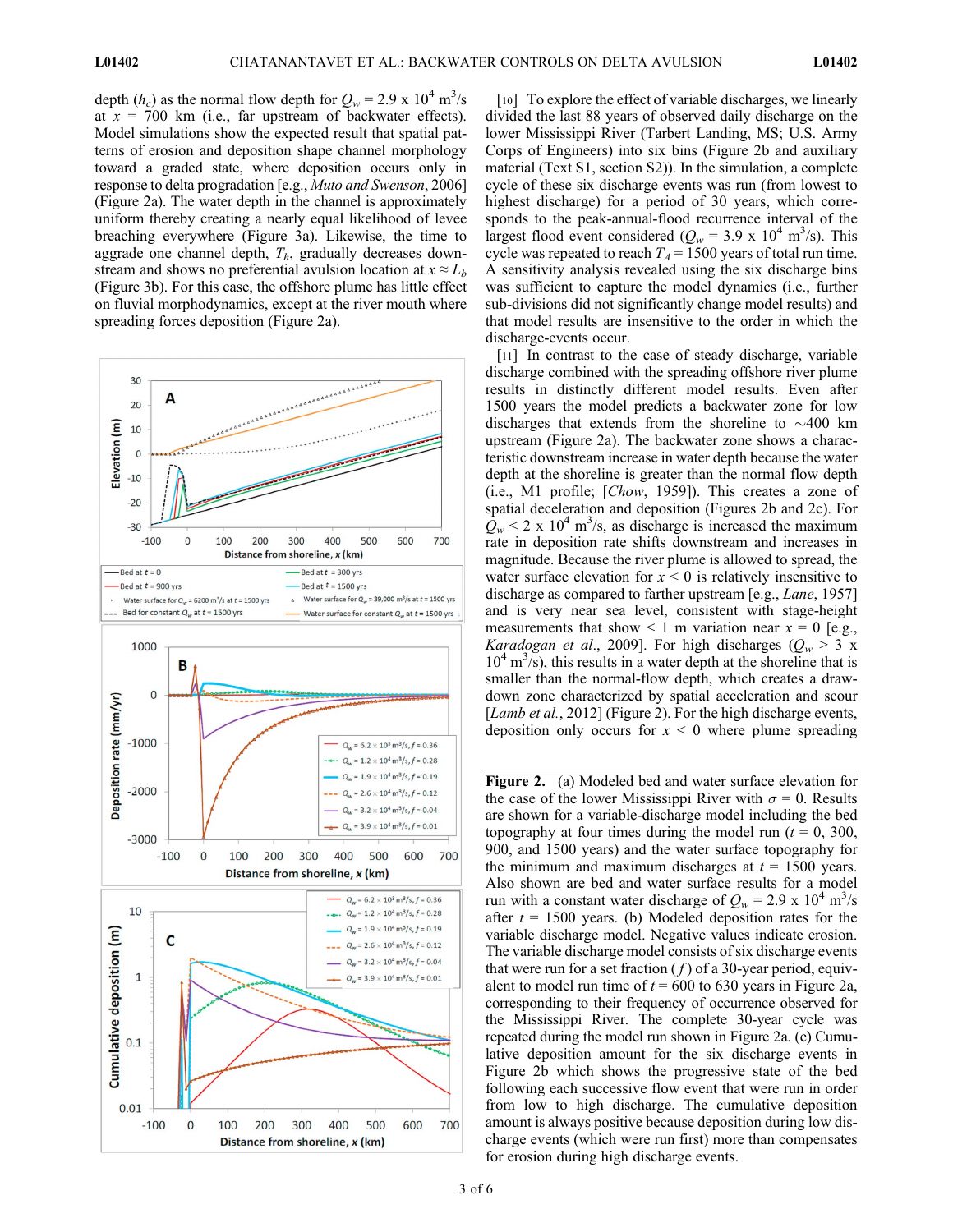

**Figure 3.** (a) Modeled water depth  $(h)$  normalized by the characteristic upstream flow depth  $(h_c)$  as a function of distance from the shoreline for the case of the Mississippi River with  $\sigma = 0$ . The lines marked "Constant  $Q_w$  run" are the model case with a constant characteristic discharge (2-year flood). The remaining lines show predictions for the model run with variable discharges  $(Q_w)$  at different model run times (t). (b) Model results for channel-fill timescale  $(T_h = h_c / v_A)$  as a function of distance from the shoreline for the case with no base level rise ( $\sigma = 0$ ) and (c)  $\sigma = 3$  mm/yr. Arrows indicate the locations of minimum channel-fill time  $(X_{min})$ , which suggest a preferential avulsion zone. Results from the variable discharge case are shown at various run times, whereas results from the constant discharge case are shown for  $t = 1500$  years. (d)  $X_{\text{min}}$  normalized by the calculated backwater length  $(L_b)$  as a function of time for different rates of base level rise  $(\sigma)$ .

forces spatial deceleration. Over many discharge cycles, topography evolves to the suite of discharges such that deposition during low flow is nearly compensated for by erosion during high flow events (Figure 2c), resulting in net aggradation. The net aggradation rate is controlled in part by hydrodynamic feedbacks with the aggrading and prograding delta ( $x < 0$ ; Figure 2a) [e.g., *Muto*, 2001].

[12] The result of coupling the river to an offshore spreading plume under a range of discharges is a persistent backwater zone that shows deposition at low flows and erosion at high flow, which is consistent with observations from the modern Mississippi River [Nittrouer et al., 2011; Lamb et al., 2012; Nittrouer et al., 2012a]. This has a significant effect on the avulsion length scale metrics. Avulsions occur during floods when rivers are most likely to break or overtop their levees [e.g., Slingerland and Smith, 2004; Edmonds et al., 2009]. Model results show that the flow depth during large flood events is relatively insensitive to discharge for  $x \leq L_b$  due to water-surface drawdown (Figure 3a). In this region, higher discharges are accommodated by increasing the water surface slope rather than increasing the water depth, the latter of which dominates

upstream of the backwater zone [Nittrouer et al., 2012b]. This produces a diminished normalized water depth  $(h/h_c)$ for  $x \leq L_b$ , and therefore less likelihood for river avulsion within that zone.

[13] In addition to inducing spatial changes in normalized river depth during high magnitude flood events, backwater dynamics affect the characteristic timescale for channel aggradation,  $T<sub>h</sub>$ . For the variable discharge case,  $T<sub>h</sub>$  increases in time everywhere because the net aggradation rate,  $v<sub>4</sub>$ , decreases as the channel bed approaches a quasi-steady state (Figure 3b). Due to the persistent backwater zone, deposition rates for low-flow events tend to be greatest within the upstream end of the backwater zone owing to deceleration caused by spatial divergence of the bed and water surface. Furthermore, high discharge events tend to focus scour within the downstream portion of the backwater zone ( $x$  < 0.5  $L<sub>b</sub>$ ), which lowers net aggradation rates and increases the channel depth (Figures 2b and 2c), making avulsion less likely there (Figure 3b). The combined effect is a channel-fill timescale ( $T_h = h_c/v_A$ ) that has a minimum at about  $x = X_{min}$ 0.5  $L_b$  after 300 years of model simulation (Figure 3b). The minimum in  $T<sub>h</sub>$  becomes less pronounced in time and its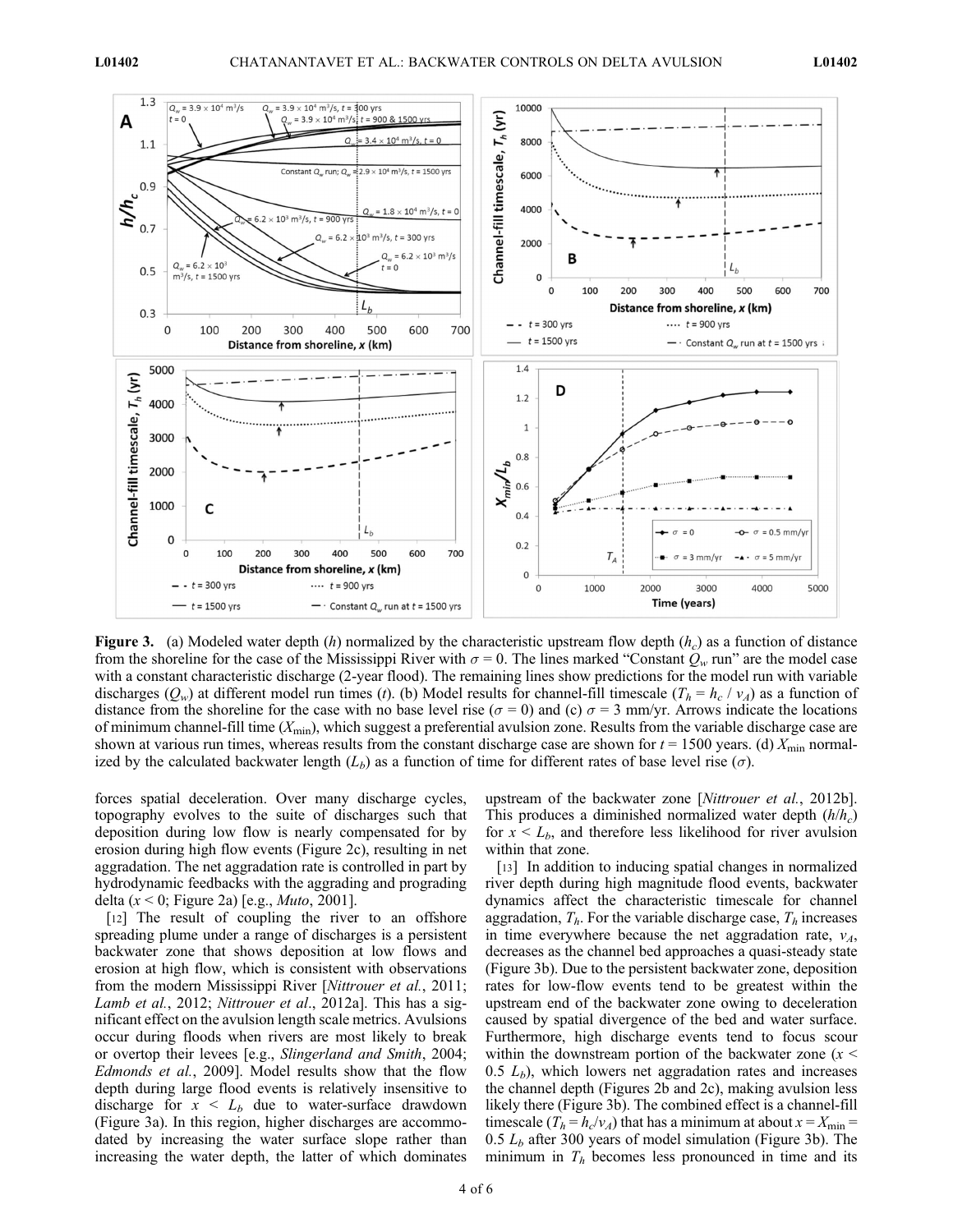location is approximately steady at  $X_{\text{min}} \approx 1.2L_b$  for  $t \ge 1500$ years (Figure 3d). These results are in strong contrast to the constant discharge case which shows near constant  $T_h$  and no preferred avulsion location (Figure 3b).

[14] To investigate the effect of base level (e.g., due to subsidence or eustatic sea-level rise) on the avulsion length scale, we followed the same procedure as in variable discharge case above but also explored a range of steady, uniform rates of base level rise,  $\sigma$ . For the Mississippi Delta, the magnitudes of base level rise are highly debated and estimates for the Holocene range from  $\sigma = 0.5$  - 5 mm/yr [e.g., Blum and Roberts, 2009; Kim et al., 2009]. Base level rise has little effect on the predicted water surface elevation over flood timescales, but it affects the spatial patterns of erosion and deposition over longer timescales (Figure 3c). Greater  $\sigma$ increases deposition rates everywhere which causes smaller  $T_h$  as compared to the case with  $\sigma = 0$ . Furthermore, greater  $\sigma$  increases deposition rates preferentially near the upstream boundary of the backwater zone which accentuates the minimum in  $T<sub>h</sub>$  and outlines a persistent zone of preferential avulsion (i.e.,  $X_{\text{min}} \approx 0.6L_b$  for the case of  $\sigma = 3$  mm/yr) (Figure 3c). Higher subsidence rates tend to lower  $T_h$ , accentuate the minimum in  $T_h$ , and shift  $X_{\text{min}}$  towards the river mouth (Figures 3b–3d).

#### 4. Discussion

[15] Our model predicts a channel-fill timescale of  $T_h \sim$ 6500 yrs for the Mississippi River after 1500 years of run time for the case of  $\sigma = 0$  (Figure 3b). This, however, is inconsistent with observations that the avulsion timescale for the Mississippi River is  $T_A \sim 1500$  years [e.g., *Coleman*, 1988]. The inclusion of base level rise in our model increases the predicted deposition rates (i.e., from  $\sim$ 4 mm/yr to  $\sim$ 5 mm/yr in the case  $\sigma$  = 3 mm/yr), which in turn decreases  $T<sub>h</sub>$  to values that are more similar to the measured  $T<sub>A</sub>$ (Figure 3c). This notwithstanding, a scaling ratio of unity between  $T_h$  and  $T_A$  may not be expected. As noted by Jerolmack [2009],  $T_h > T_A$  for many large rivers and this might be because the height of levees with respect to the neighboring floodplain (i.e., superelevation height,  $\Delta z$ ) is a more appropriate length scale for predicting avulsion frequency than the channel depth. For the lower Mississippi River, the inter-avulsion superelevation height is about 5 m [e.g., Törnqvist et al., 1996], which if used in place of channel depth would reduce our predicted avulsion timescales (i.e.,  $T_h = \Delta z / v_A$ ) by about a factor of five, but would not affect our predictions of avulsion location.

[16] Our model simulations show a zone of drawdown during high flow events and backwater during low flow events, which result in lower flood stages near the river mouth as compared to farther upstream (Figure 3a) and a minimum in the channel-fill timescale upstream of the river mouth (Figures 3b–3d). Both of these effects should lead to a zone of preferential avulsion some distance upstream from the river mouth that scales with the backwater length. Following *Bresse* [1860], *Lamb et al.* [2012] showed that for highly subcritical flows ( $Fr \ll 1$ , where  $Fr$  is the Froude number), the maximum upstream length influenced by drawdown is 0.5  $h_n$  /S where  $h_n$  is normal flow depth, whereas the maximum extent of backwater at low flows is  $h_s/S$  where  $h_s$  is the depth at the shoreline. Because avulsions are one of the main controls on delta evolution, these scaling relationships

explain why delta lobes are more extensive in deep, low gradient rivers (e.g., Figure 1), and they provide a means for estimating delta response to perturbations that affect flow depth, channel depth at the shoreline, and channel slope (e.g., climate-induced changes in river discharge, sea level or sediment supply) [e.g., *Jerolmack*, 2009]. These scaling relationships may also be useful for reconstructing ancient fluvio-deltaic systems from stratigraphy on Earth and Mars [e.g., Paola, 2000]; for example, by allowing estimation of river-channel dimensions from observations of the size of delta lobes and channel slope.

#### 5. Conclusions

[17] To explain the observation that river avulsions on deltas tend to occur at the upstream extent of the backwater zone, we performed a numerical simulation of a coupled river and river plume system subject to variable flow discharges. Results show that there is an exclusion zone, where avulsion is less likely than other locations, that persists throughout the inter-avulsion time period for the Mississippi River ( $\sim$ 10<sup>3</sup> years) and that corresponds roughly to half the backwater length (i.e.,  $x < 0.5L_b$ ). Within this zone, relative flood stage heights (i.e.,  $h/h_c$ ) are diminished and the deposition timescales to fill a channel (i.e.,  $h_c/v_A$ ) are large; both metrics indicate that avulsion is less likely in the downstream portion of the backwater zone. Moreover, the channel fill timescale shows a minimum in the upstream portion of the backwater zone due to preferential deposition there, resulting in a predicted heightened frequency of avulsions. This preferential zone for avulsion exists because variable flood discharges result in backwater hydrodynamics at low flows and drawdown hydrodynamics at high flows, which in turn create spatial variations in deposition patterns and flow depths. These dynamics do not exist for simulations with constant river discharge, which suggests that variable discharges and an offshore spreading plume may be needed to accurately simulate fluvio-deltaic morphodynamics.

[18] **Acknowledgments.** Acknowledgement is made to the donors of the American Chemical Society Petroleum Research fund and to Caltech for support of this work. J. Nittrouer wishes to thank the NSF Postdoctoral Fellowship (EAR0948224) for his financial support. We thank David Mohrig for insightful discussion as well as Doug Edmonds and Doug Jerolmack for formal reviews that helped strengthen the final manuscript.

[19] The Editor thanks Douglas Edmonds and Douglas Jerolmack for their assistance in evaluating this paper.

#### References

- Blum, M. D., and H. H. Roberts (2009), Drowning of the Mississippi delta due to insufficient sediment supply and global sea-level rise, Nat. Geosci., 2, 488–491, doi:10.1038/ngeo553.
- Bresse, J. A. C. (1860), Cours de Mécanique Appliquée: Professé a l'École Imperiale des Ponts et Chaussées. Seconde Partie, Hydraulique, 370 pp., Gauthier-Villars, Paris, France.
- Bryant, M., P. Falk, and C. Paola (1995), Experimental study of avulsion frequency and rate of deposition, Geology, 23(4), 365–368, doi:10.1130/ 0091-7613(1995)023<0365:ESOAFA>2.3.CO;2.
- Chow, V. T. (1959), Open Channel Hydraulics, 680 pp., McGraw Hill, New York.
- Coleman, J. M. (1988), Dynamic changes and processes in the Mississippi River delta, Geol. Soc. Am. Bull., 100(7), 999–1015, doi:10.1130/0016- 7606(1988)100<0999:DCAPIT>2.3.CO;2.
- Edmonds, D. A., D. Hoyal, B. A. Sheets, and R. L. Slingerland (2009), Predicting delta avulsions: Implications for coastal wetland restoration, Geology, 37(8), 759–762, doi:10.1130/G25743A.1.
- Flemings, P. B., and T. E. Jordan (1989), A synthetic stratigraphic model of foreland basin development, J. Geophys. Res., 94(B4), 3851-3866, doi:10.1029/JB094iB04p03851.